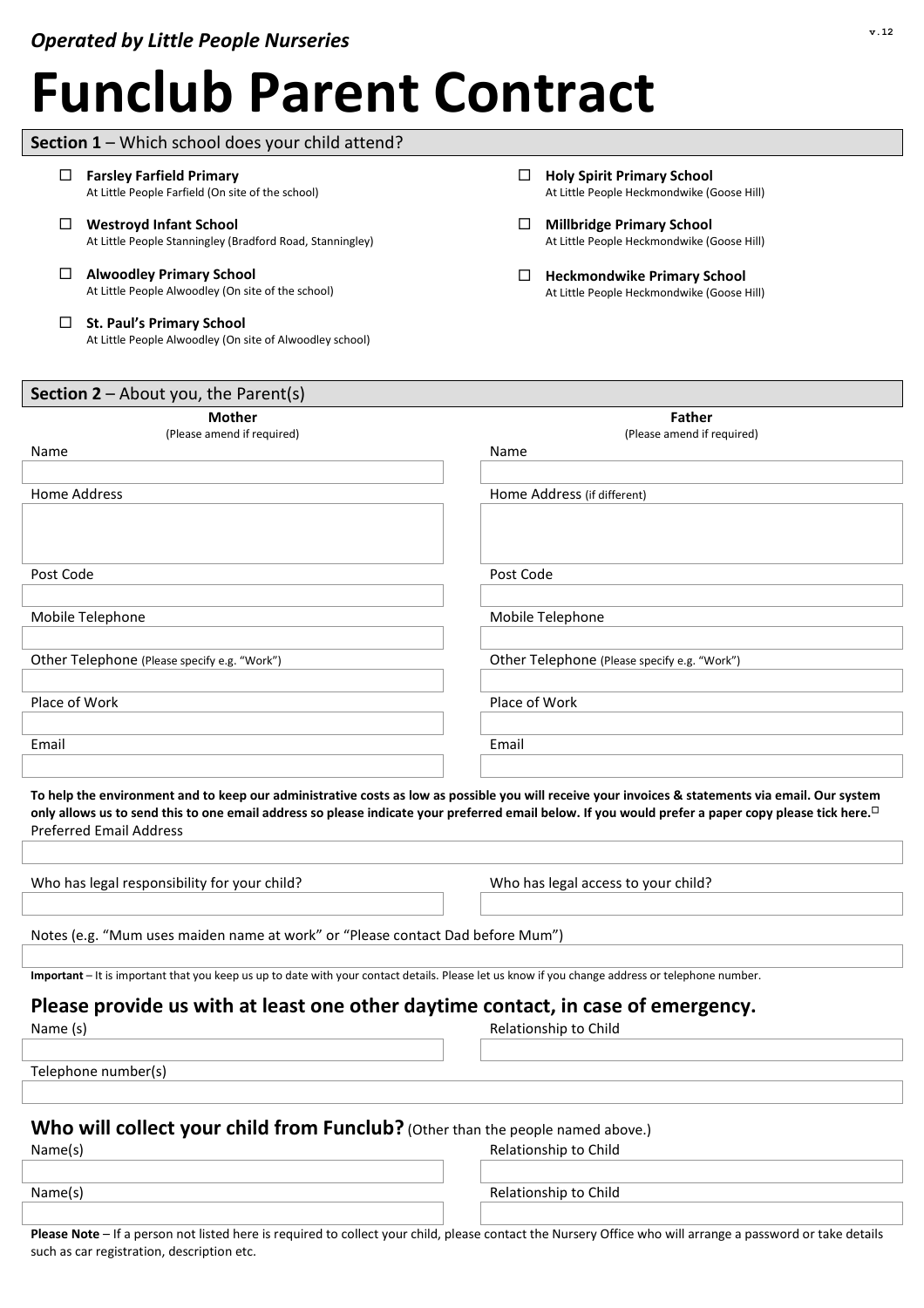| Section 3 - About Your Child                                                                                                                                                                                                                 |               |                                    |                                                                                                                                                             |  |
|----------------------------------------------------------------------------------------------------------------------------------------------------------------------------------------------------------------------------------------------|---------------|------------------------------------|-------------------------------------------------------------------------------------------------------------------------------------------------------------|--|
| Surname                                                                                                                                                                                                                                      |               | Forename(s)                        |                                                                                                                                                             |  |
|                                                                                                                                                                                                                                              |               |                                    |                                                                                                                                                             |  |
| Prefers to be called                                                                                                                                                                                                                         |               | Date of Birth                      |                                                                                                                                                             |  |
| Ethnicity (Optional - For Leeds City Council Data Collection Purposes)                                                                                                                                                                       |               |                                    |                                                                                                                                                             |  |
|                                                                                                                                                                                                                                              |               |                                    |                                                                                                                                                             |  |
| <b>NHS Number</b><br>Gender<br>$\Box$ Male                                                                                                                                                                                                   | $\Box$ Female |                                    |                                                                                                                                                             |  |
| 1. Does your child suffer from any ongoing health problems/conditions?                                                                                                                                                                       |               | $\square$ Yes                      | $\square$ No                                                                                                                                                |  |
| 2. Does your child take any continuous medication?                                                                                                                                                                                           |               | $\Box$ Yes                         | $\square$ No                                                                                                                                                |  |
| 3. Has your child ever been admitted to hospital?                                                                                                                                                                                            |               | $\Box$ Yes                         | $\square$ No                                                                                                                                                |  |
| 4. Has your child been offered support for speech & language?                                                                                                                                                                                |               | $\Box$ Yes                         | $\square$ No                                                                                                                                                |  |
| 5. Have you any concerns regarding your child's development in any area?                                                                                                                                                                     |               | $\Box$ Yes                         | $\square$ No                                                                                                                                                |  |
| 6. Do you have a case worker / support worker linked to your family?                                                                                                                                                                         |               | $\Box$ Yes                         | $\square$ No                                                                                                                                                |  |
| 7. Are there any other professionals associated with your child?<br>(For example; Social Worker, Speech therapists etc.)                                                                                                                     | $\Box$ Yes    | $\square$ No                       |                                                                                                                                                             |  |
| If you have answered "Yes" to any of the above, please expand. Please also include the contact details of any professionals associated<br>with your child. (You will have the opportunity to discuss this further with the Nursery Manager); |               |                                    |                                                                                                                                                             |  |
|                                                                                                                                                                                                                                              |               |                                    |                                                                                                                                                             |  |
|                                                                                                                                                                                                                                              |               |                                    |                                                                                                                                                             |  |
| Is your child's immunisation record up to date?<br>If "No", please expand;                                                                                                                                                                   |               | $\Box$ Yes                         | $\square$ No                                                                                                                                                |  |
|                                                                                                                                                                                                                                              |               |                                    |                                                                                                                                                             |  |
|                                                                                                                                                                                                                                              |               |                                    |                                                                                                                                                             |  |
| $\square$ No<br>Does your child have any dietary requirements (for reasons of health or religion)? □Yes<br>If "Yes", please expand;                                                                                                          |               |                                    |                                                                                                                                                             |  |
|                                                                                                                                                                                                                                              |               |                                    |                                                                                                                                                             |  |
|                                                                                                                                                                                                                                              |               |                                    |                                                                                                                                                             |  |
| How did you hear about us?                                                                                                                                                                                                                   |               |                                    |                                                                                                                                                             |  |
| Recommendation                                                                                                                                                                                                                               | Sibling       |                                    | Other                                                                                                                                                       |  |
|                                                                                                                                                                                                                                              |               |                                    |                                                                                                                                                             |  |
|                                                                                                                                                                                                                                              |               |                                    |                                                                                                                                                             |  |
| <b>Section 4</b> $-$ About your place with us                                                                                                                                                                                                |               |                                    |                                                                                                                                                             |  |
| <b>Start Date</b>                                                                                                                                                                                                                            |               | <b>Current Class &amp; Year</b>    |                                                                                                                                                             |  |
|                                                                                                                                                                                                                                              |               |                                    |                                                                                                                                                             |  |
| <b>Sessions Required</b>                                                                                                                                                                                                                     |               |                                    | <b>School Holiday Care</b>                                                                                                                                  |  |
| Before School<br>After School<br>(From 7:30am)<br>(Until 6.00pm)                                                                                                                                                                             |               |                                    | A few weeks prior to each School Holiday, booking forms are available to                                                                                    |  |
| Monday<br>□<br>□                                                                                                                                                                                                                             |               |                                    | parents with upcoming School Holiday dates. You will also receive a                                                                                         |  |
| Tuesday<br>⊔<br>U                                                                                                                                                                                                                            |               |                                    | newsletter informing you and your child of the events and activities that will<br>be on offer. We ask you to complete the form with the days/times required |  |
| Wednesday<br>П<br>П                                                                                                                                                                                                                          |               | and return the Booking Form to us. |                                                                                                                                                             |  |
| Thursday<br>$\Box$<br>ΙI                                                                                                                                                                                                                     |               |                                    | There is no obligation to book every holiday, you will be issued a booking                                                                                  |  |
| Friday<br>□<br>П                                                                                                                                                                                                                             |               |                                    | form as standard, unless you request to be removed from the mailing list.<br>Please note: Payment is due at time of booking and is non-refundable.          |  |
| School Holiday Club Only: □                                                                                                                                                                                                                  |               |                                    |                                                                                                                                                             |  |